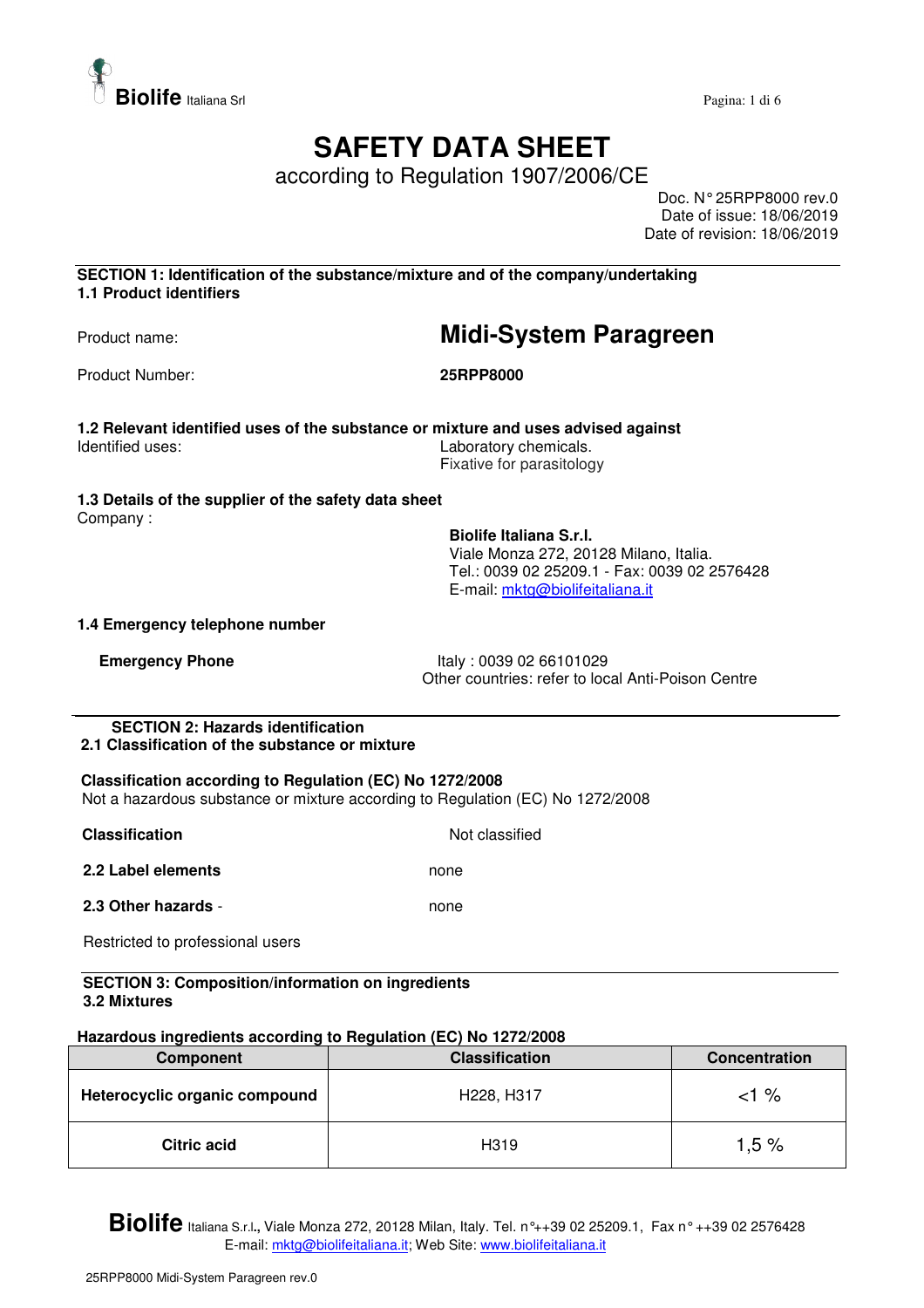

For the full text of the H-Statements mentioned in this Section, see Section 16

| The the full lead of the FI-Statements memoried in this Section, see Section To                           |                                                                                                                                         |
|-----------------------------------------------------------------------------------------------------------|-----------------------------------------------------------------------------------------------------------------------------------------|
| 4. First aid measures                                                                                     |                                                                                                                                         |
| 4.1 Description of first aid measures<br><b>General information</b>                                       | Consult a physician. Show this safety data sheet to the<br>doctor in attendance.                                                        |
| If inhaled                                                                                                | If breathed in, move person into fresh air. If not breathing,<br>give artificial respiration. If symptoms occur consult a<br>physician. |
| In case of skin contact                                                                                   | Wash off with soap and plenty of water.                                                                                                 |
| In case of eye contact                                                                                    | Wash thoroughly eyes with plenty of water for at<br>least 15 minutes. If irritation remains, seek medical<br>help.                      |
| If swallowed                                                                                              | Never give anything by mouth to an unconscious person.<br>Rinse mouth with water. If symptoms occur consult a<br>physician.             |
| 4.2 Most important symptoms and effects, both acute and delayed                                           | The most important known symptoms and effects are<br>described in the labelling (see section 2.2) and/or in<br>section 11               |
| 4.3 Indication of any immediate medical attention and special treatment needed                            | no data available                                                                                                                       |
| 5. Fire fighting measures                                                                                 |                                                                                                                                         |
| 5.1 Extinguishing media<br>Suitable extinguishing media                                                   | Use water spray, alcohol-resistant foam, dry chemical or<br>carbon dioxide.                                                             |
| 5.2 Special hazards arising from the substance or mixture                                                 | No data available                                                                                                                       |
| 5.3 Advice for fire-fighters                                                                              | Wear self contained breathing apparatus for fire fighting                                                                               |
| 5.4 Further information                                                                                   | and protective clothes if necessary.<br>no data available                                                                               |
| 6. Accidental release measures<br>6.1 Personal precautions, protective equipment and emergency procedures | Wear respiratory protection. Avoid breathing vapours and<br>contact with eyes and skin.<br>For personal protection see section 8.       |
| <b>6.2 Environmental precautions</b>                                                                      | Avoid leakage or spillage, if this can be done without<br>danger. Do not let product enter drains.                                      |

**6.3 Methods and materials for containment and cleaning up**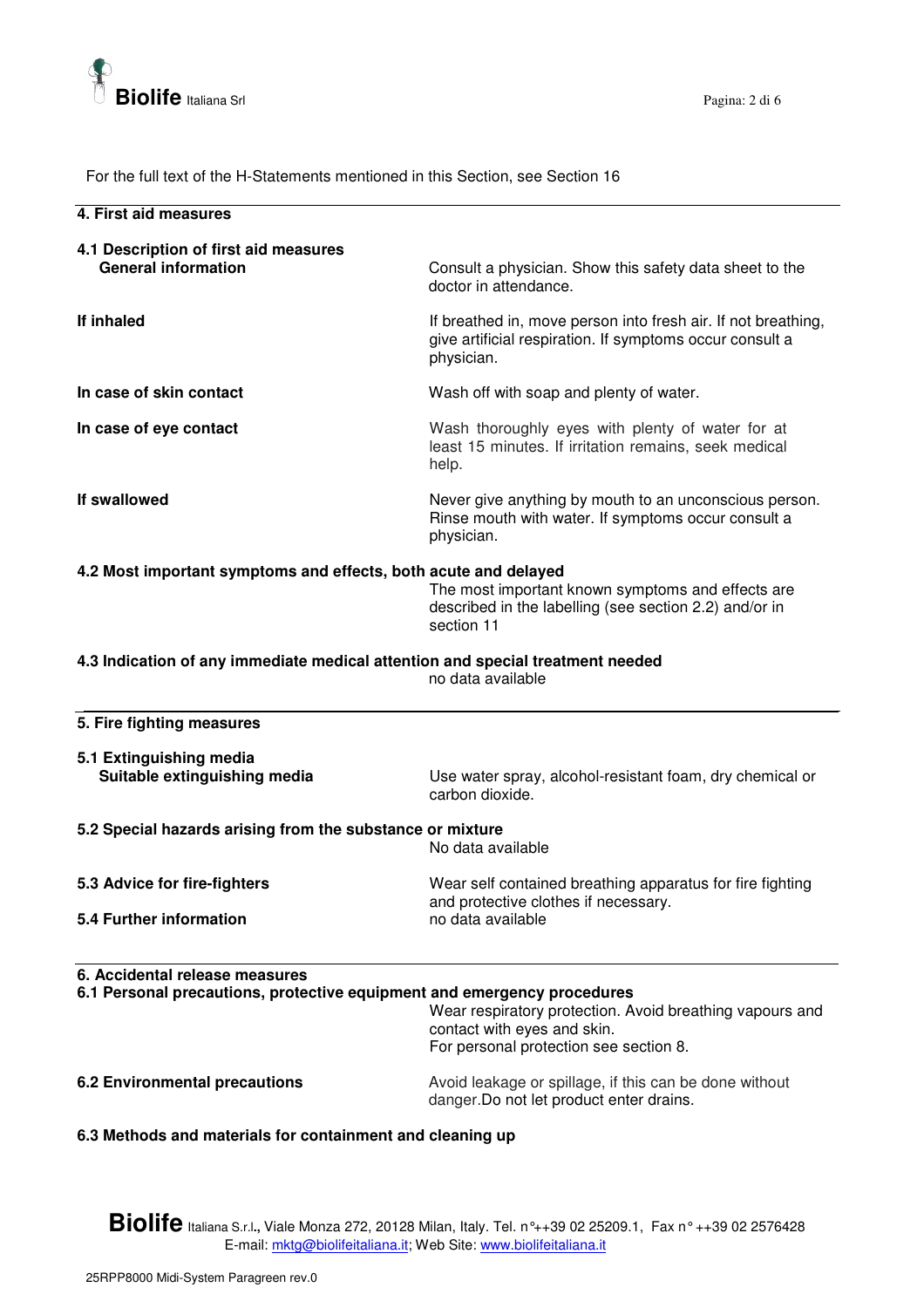

 Remove the liquid with absorbent paper and flush traces with water. Keep in suitable, closed containers for disposal.

| 6.4 Reference to other sections                                                                                    | For disposal see section 13.                                                                                                                                                                                                                                                                                                                                                                  |
|--------------------------------------------------------------------------------------------------------------------|-----------------------------------------------------------------------------------------------------------------------------------------------------------------------------------------------------------------------------------------------------------------------------------------------------------------------------------------------------------------------------------------------|
| 7. Handling and storage                                                                                            |                                                                                                                                                                                                                                                                                                                                                                                               |
| 7.1 Precautions for safe handling                                                                                  | Use disposable gloves. Avoid contact with skin, clothes<br>and eyes.<br>Handle in accordance with Good Laboratory Practice<br>For precautions see section 2.2.                                                                                                                                                                                                                                |
| 7.2 Conditions for safe storage, including any incompatibilities                                                   | Store in cool place. Keep container tightly closed in a dry<br>and well-ventilated place and protected from sunlight.                                                                                                                                                                                                                                                                         |
| 7.3 Specific end use(s)                                                                                            | Apart from the uses mentioned in section 1.2 no other<br>specific uses are stipulated                                                                                                                                                                                                                                                                                                         |
| 8. Exposure controls/personal protection<br>8.1 Control parameters<br>Components with workplace control parameters | It doesn't contain substances with occupational exposure                                                                                                                                                                                                                                                                                                                                      |
| 8.2 Exposure controls                                                                                              | limit value.                                                                                                                                                                                                                                                                                                                                                                                  |
| Appropriate engineering controls                                                                                   | Restricted to professional users.<br>Avoid contact with skin, eyes and clothing. Wash hands<br>before breaks and immediately after handling<br>the product. Avoid breathing vapours.                                                                                                                                                                                                          |
| Personal protective equipment                                                                                      |                                                                                                                                                                                                                                                                                                                                                                                               |
| Eye/face protection                                                                                                | Use equipment for eye protection tested and approved<br>under appropriate government standards such as NIOSH<br>(US) or EN 166(EU).                                                                                                                                                                                                                                                           |
| <b>Skin protection</b>                                                                                             | Handle with gloves. Gloves must be inspected prior to use.<br>Use proper glove removal technique (without touching<br>glove's outer surface) to avoid skin contact with this<br>product. Dispose of contaminated gloves after use in<br>accordance with applicable laws and good laboratory<br>practices. Wash and dry hands.                                                                 |
| <b>Body Protection</b>                                                                                             | The type of protective equipment must be selected<br>according to the concentration and amount of the<br>dangerous substance at the specific workplace.                                                                                                                                                                                                                                       |
| <b>Respiratory protection</b>                                                                                      | Respiratory protection is not required. Where risk<br>assessment shows air-purifying respirators are<br>appropriate, use a full-face particle respirator type N100 (<br>US) or type P3 (EN 143) respirator cartridges as a backup<br>to engineering controls. Use respirators and components<br>tested and approved under appropriate government<br>standards such as NIOSH (US) or CEN (EU). |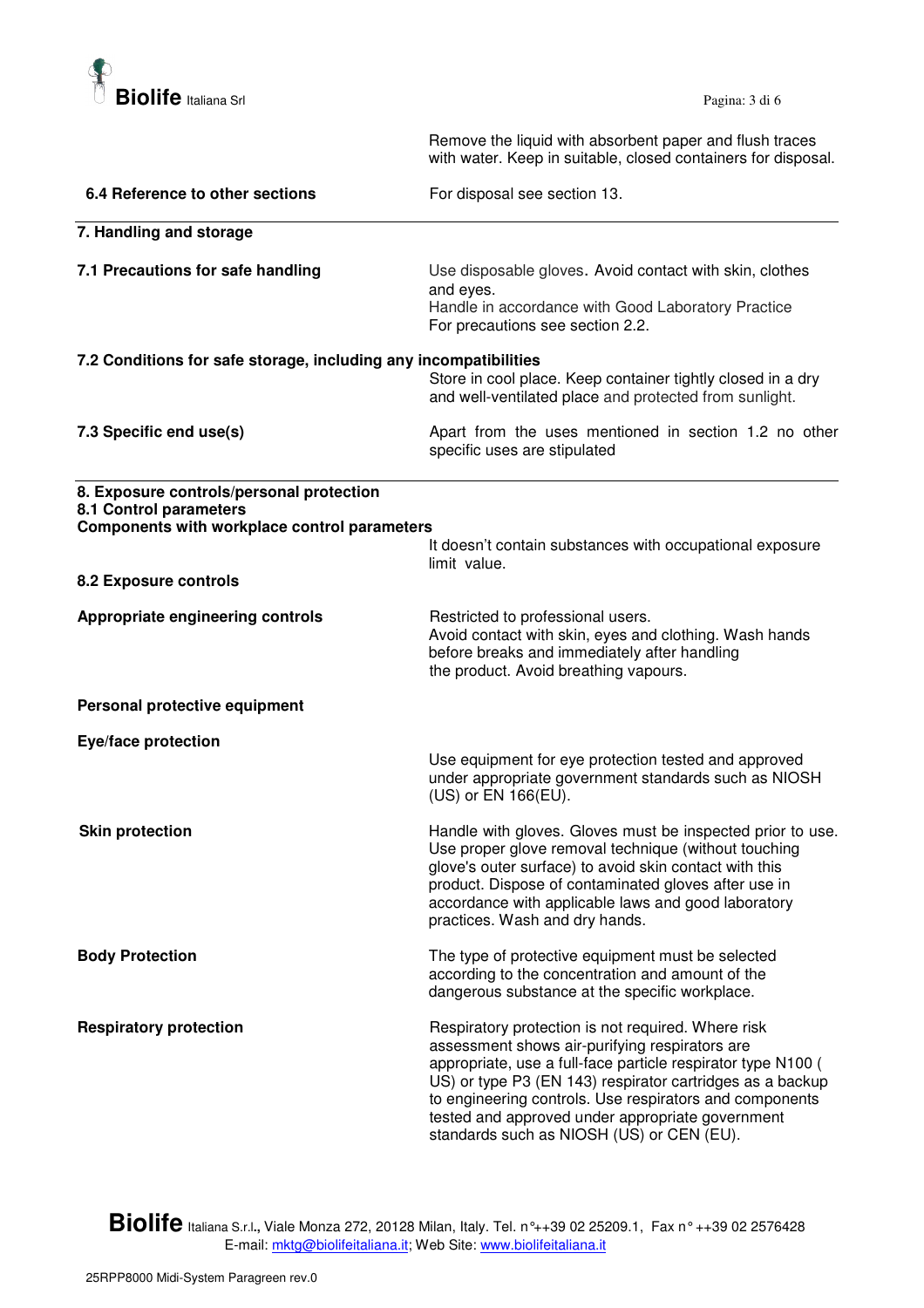

**Control of environmental exposure** Prevent further leakage or spillage if safe to do so. Do not let product enter drains.

| 9. Physical and chemical properties                       |                                              |
|-----------------------------------------------------------|----------------------------------------------|
| 9.1 Information on basic physical and chemical properties |                                              |
| a) Appearance Form:                                       | clear liquid - slight turbid.                |
|                                                           | Color: colourless                            |
| Odour                                                     | agreeable                                    |
| c) Odour Threshold                                        | no data available                            |
| d) pH                                                     | 3-4                                          |
| e) Melting point/freezing                                 |                                              |
| point                                                     | no data available                            |
|                                                           | no data available                            |
| f) Initial boiling point and                              |                                              |
| boiling range                                             | 100 ℃                                        |
| g) Flash point                                            | no data available                            |
| h) Evaporation rate                                       | no data available                            |
| i) Flammability (solid, gas)                              | no data available                            |
| j) Upper/lower                                            |                                              |
| flammability or                                           |                                              |
| explosive limits                                          | not explosive                                |
| k) Vapour pressure                                        | no data available                            |
| I) Vapour density                                         | no data available                            |
| m) Relative density                                       | no data available                            |
| n) Water solubility                                       | soluble                                      |
| o) Partition coefficient: n-octanol/                      |                                              |
| water                                                     |                                              |
|                                                           | no data available<br>no data available       |
| p) Auto-ignition temperature                              |                                              |
| q) Decomposition temperature                              | no data available                            |
| r) Viscosity                                              | no data available                            |
| s) Explosive properties                                   | no data available                            |
| t) Oxidizing properties                                   | no data available                            |
|                                                           |                                              |
| 9.2 Other safety information                              | no data available                            |
| 10. Stability and reactivity                              |                                              |
| 10.1 Reactivity                                           | no data available                            |
|                                                           |                                              |
| <b>10.2 Chemical stability</b>                            | Stable under recommended storage conditions. |
| 10.3 Possibility of hazardous reactions                   | no data available                            |
| 10.4 Conditions to avoid                                  | Extremes of temperature and direct sunlight  |
|                                                           |                                              |
| 10.5 Incompatible materials                               | strong basis, oxidizing agents               |
| 10.6 Hazardous decomposition products                     | None under normal conditions.                |
|                                                           | In the event of fire: see section 5          |
| 11. Toxicological information                             |                                              |
| 11.1 Information on toxicological effects                 |                                              |
| <b>Acute toxicity</b>                                     | non toxic.                                   |
| <b>Skin corrosion/irritation</b>                          | non-irritant                                 |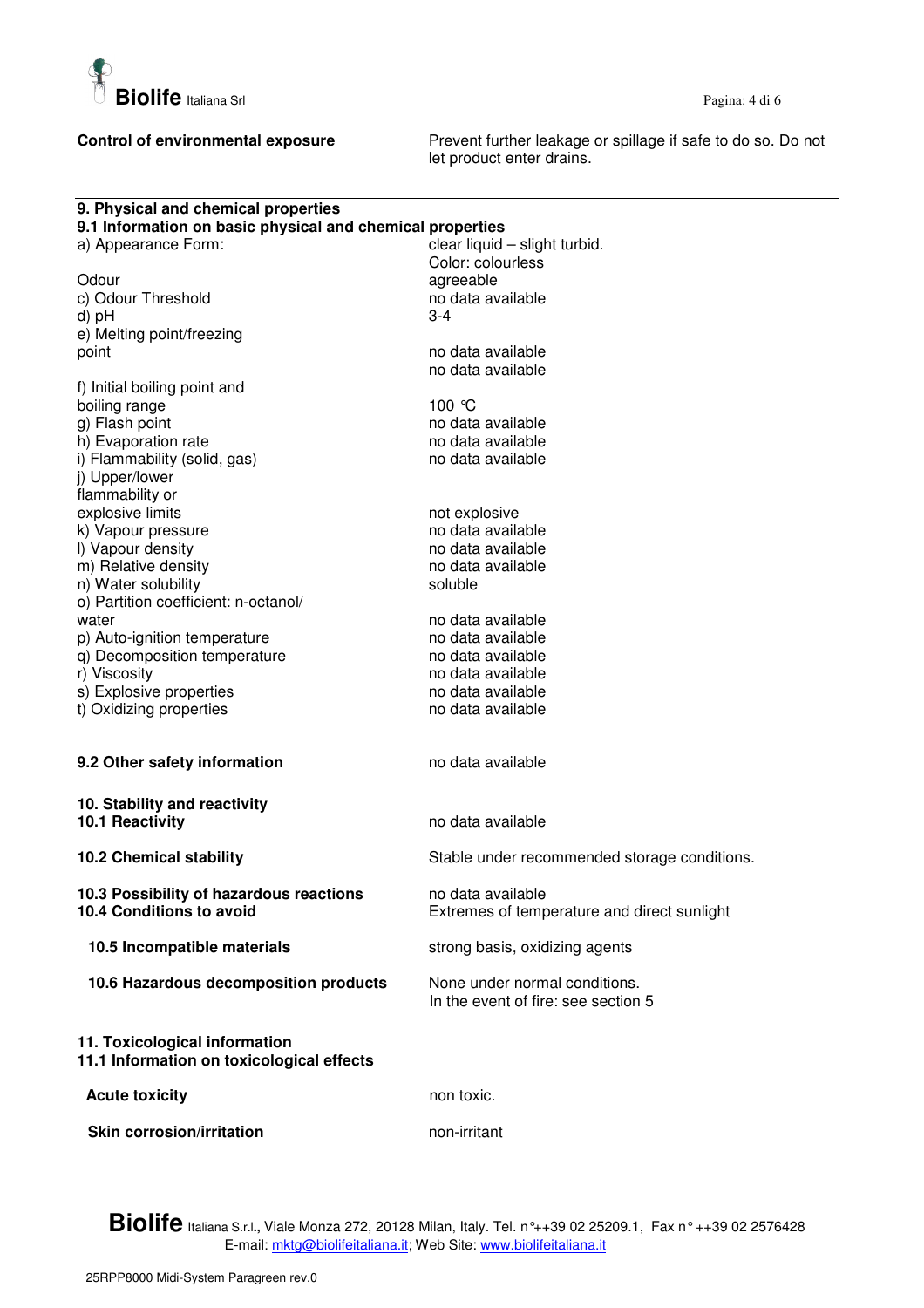

| Serious eye damage/eye irritation                  | no data available                                                                             |
|----------------------------------------------------|-----------------------------------------------------------------------------------------------|
| Respiratory or skin sensitisation                  | no data available                                                                             |
| Germ cell mutagenicity                             | no data available                                                                             |
| Carcinogenicity                                    | no data available                                                                             |
| <b>Reproductive toxicity</b>                       | no data available                                                                             |
| Specific target organ toxicity - single exposure   | no data available                                                                             |
| Specific target organ toxicity - repeated exposure |                                                                                               |
|                                                    | no data available                                                                             |
| <b>Aspiration hazard</b>                           | no data available                                                                             |
| <b>Additional Information</b>                      | RTECS: Not available                                                                          |
| 12. Ecological information<br>12.1 Toxicity        | no data available                                                                             |
| 12.2 Persistence and degradability                 | no data available                                                                             |
| 12.3 Bio accumulative potential                    | no data available                                                                             |
| 12.4 Mobility in soil                              | no data available                                                                             |
| 12.5 Results of PBT and vPvB assessment            | PBT/vPvB assessment not available as chemical safety<br>assessment not required/not conducted |
| 12.6 Other adverse effects                         | no data available                                                                             |
| 13. Disposal considerations                        |                                                                                               |
| 13.1 Waste treatment methods<br><b>Product</b>     | Offer surplus and non-recyclable solutions to a licensed<br>disposal company.                 |
| <b>Contaminated packaging</b>                      | Dispose of as unused product.                                                                 |
|                                                    |                                                                                               |

| 14. Transport information<br>14.1 UN number | ADR/RID: - IMDG: - IATA: -                                                             |
|---------------------------------------------|----------------------------------------------------------------------------------------|
| 14.2 UN proper shipping name                | ADR/RID: Not dangerous goods<br>IMDG: Not dangerous goods<br>IATA: Not dangerous goods |
| 14.3 Transport hazard class(es)             | ADR/RID: - IMDG: - IATA: -                                                             |
| 14.4 Packaging group                        | ADR/RID: - IMDG: - IATA: -                                                             |